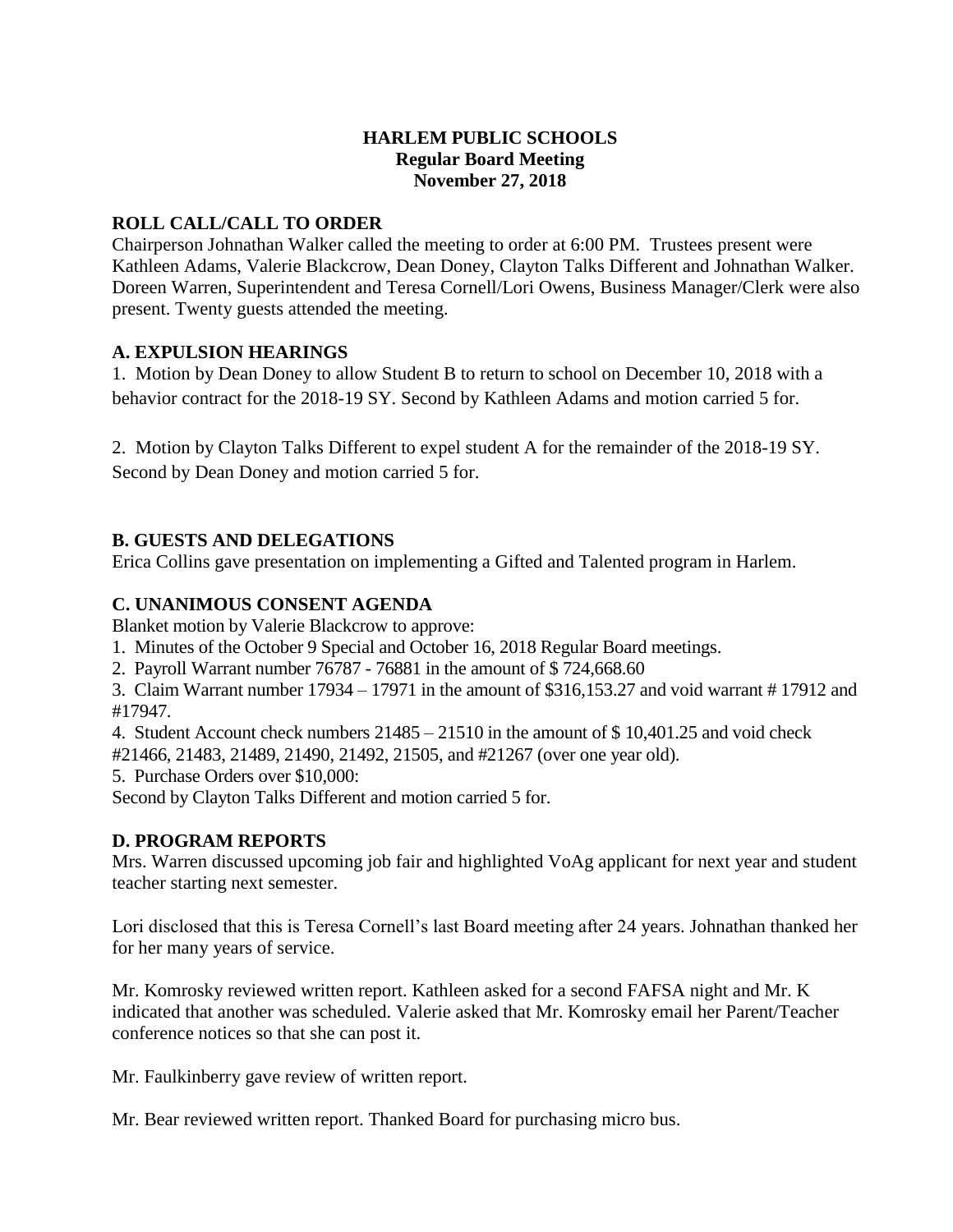Ms. Bigby reviewed written report. Reported that 25 parents attended Ryan Wetzel's program on parenting techniques.

#### **E. MOU WITH GEAR UP**

Motion by Kathleen Adams to approve the MOU between Gear UP and Harlem High School for SY 2018-19. Second by Clayton Talks Different and motion carried 4 for, 1 abstained (Doney).

## **F. SET IMPACT AID 2ND PUBLIC HEARING DATE FOR RESPONSE TO CONCERNS**

Motion by Dean Doney to set January 7, 2018 at 6:00 PM as the date for the Impact Aid Public Hearing. Second by Clayton Talks Different and motion carried 5 for.

## **G. OPEN POSITIONS FOR 2019-20**

1. Motion by Dean Doney to open the following positions for SY 2019-20:

- High School Math
- High School Art
- Family Consumer Science
- Jr High Language Arts
- Agriculture
- Three Elementary  $(K-8)$

Second by Clayton Talks Different and motion carried 5 for.

2. No Motion to designate authority to an administrator at a job fair to offer a contract (SY2019-20) for one of these positions after conducting an interview and obtaining the superintendent's approval and contingent upon a background check and pre-employment drug screen.

## **H. CONSIDERATION FOR ISSUANCE OF CONTRACTS FOR 2018-19 COACHES/EXTRA-CURRICULAR POSITIONS**

1. Motion by Clayton Talks Different to hire Adam Bigby for Junior High Boys Basketball coach for SY 2018-19, per the CBA, with the district reserving the right to withdraw the offer based upon the results of the background check.. Second by Dean Doney and motion carried 5 for.

2. *No Motion* to hire Marcus Henry for High School C Squad Coach for SY 2018-19, per the CBA, with the district reserving the right to withdraw the offer based upon the results of the background check.

3. Motion by Clayton Talks Different to hire Hope Doney as Asst. Cheerleading Coach for SY 2018- 19, per the CBA. Second by Dean Doney and motion carried 5 for.

# **I. CONSIDERATION FOR ISSUANCE OF CONTRACT FOR 2018-19 ADMINISTRATIVE POSITION**

Motion by Dean Doney to hire Bonnie Nesslar as the Jr/Sr High Asst Principal for 2018-19 SY. Second by Clayton Talks Different and motion carried 3 for, 2 opposed (Blackcrow, Talks Different).